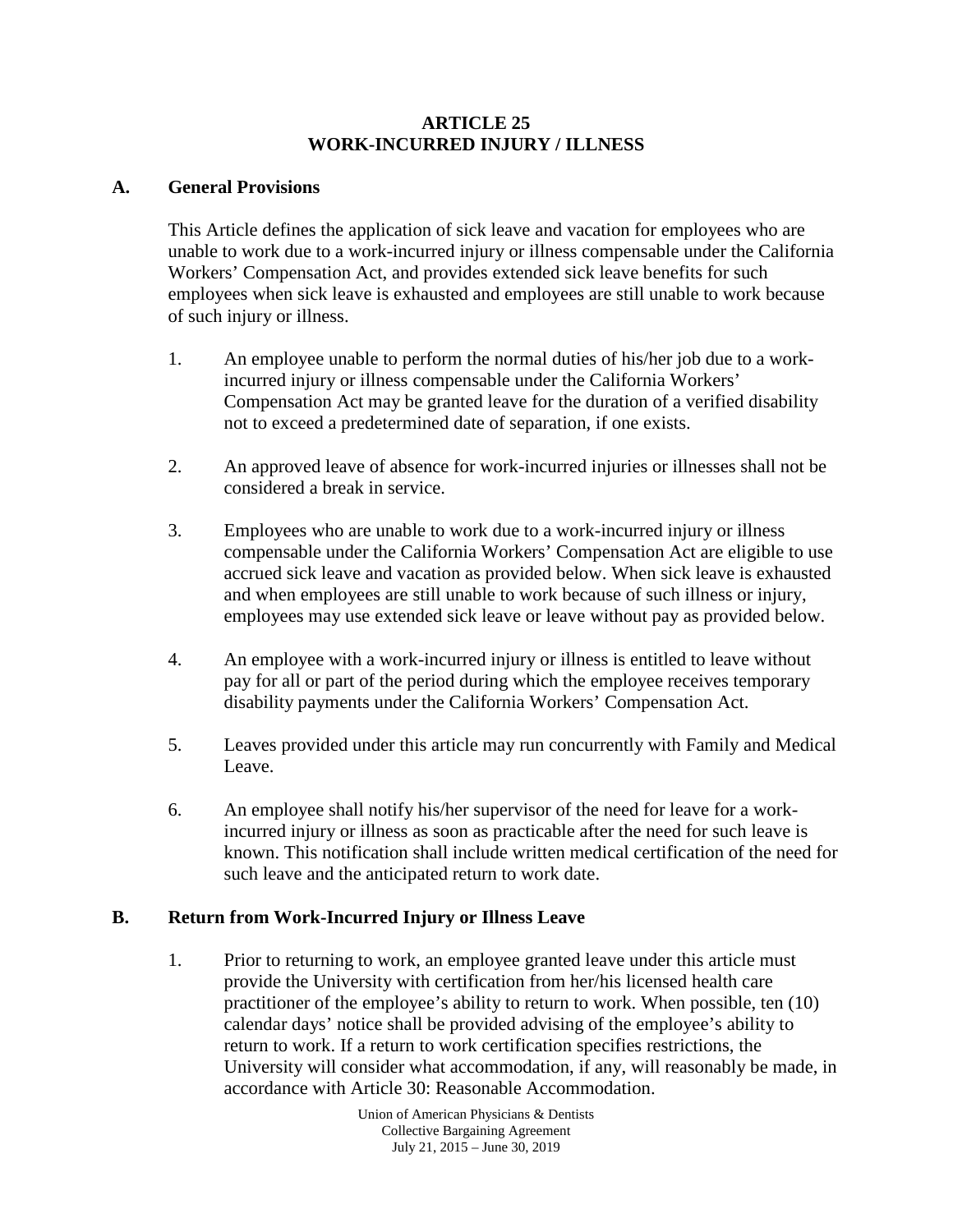2. If the position held has been abolished during the leave, the employee shall be afforded the same considerations which would have been afforded had the employee been on pay status when the position was abolished.

# **C. Use of Sick Leave and Vacation**

- 1. An employee who accrues sick leave and vacation shall be permitted to use accrued sick and/or vacation leave to supplement income received under the California Workers' Compensation Act to reach the equivalent of his/her full salary. Sick leave and vacation payments shall be the difference between the amount payable to the employee under the Workers' Compensation Act and the employee's regular salary.
- 2. An employee shall exhaust their accrued sick leave prior to using their accrued vacation.
- 3. The additional payment made to an employee to provide the employee with full salary prior to receipt of disability payments shall be deemed an advance temporary disability payment within the Workers' Compensation Act. An employee who receives advance temporary disability payment shall reimburse the University for such payment. The reimbursement is used to restore proportionate sick leave and vacation credit as appropriate.

# **D. Eligibility for Extended Sick Leave and Payments**

- 1. An employee who is receiving temporary disability payments and who has exhausted all accrued sick leave shall receive extended sick leave payments from the University in an amount equal to the difference between the payments from Workers' Compensation and eighty percent (80%) of the employee's salary, inclusive of any differentials that the employee would have otherwise received. If such an employee returns to part-time University duties, the earnings plus any temporary disability payments, if less than eighty percent (80%) of salary, inclusive of any differentials that the employee would have otherwise received, shall be supplemented to eighty percent (80%) by extended sick leave payments, provided the employee continues to be medically authorized for Workers' Compensation temporary disability. Total extended sick leave payment shall not exceed twenty-six (26) weeks for any one (1) injury or illness.
- 2. An eligible employee who does not have sufficient accrued sick leave to cover the three (3) calendar days waiting period for receiving Workers' Compensation payments shall receive extended sick leave payment to cover any part of the waiting period not covered by sick leave. Payment shall be made only after determination that the injury or illness is compensable under Workers' Compensation.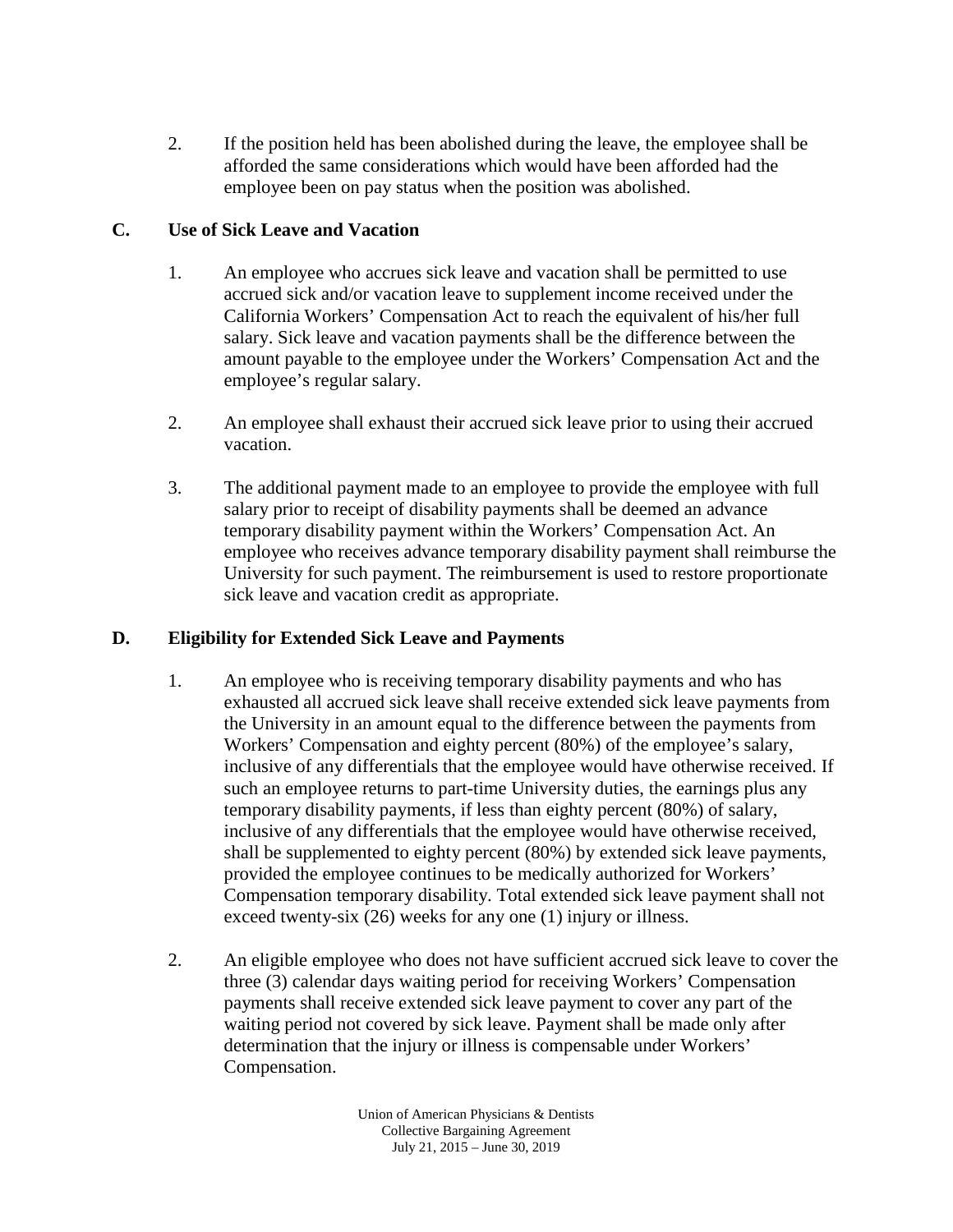3. An employee who elects not to use all of her/his sick leave is not eligible for extended sick leave benefits.

# **E. Effect on Pay Status and Accruals**

# 1. **Supplemental Leave**

An employee who is receiving temporary disability payments and is using sick leave or vacation to supplement the temporary disability payments as described in §C., above, is considered on regular pay status for purposes of application of the provisions of this Agreement, except completion of the probationary period. Sick leave and vacation accrued during this period may be used as soon as they accrue.

# 2. **Extended Sick Leave**

An employee who is receiving temporary disability payments and extended sick leave benefits as described in §D., above, is considered to be on regular pay status for purposes of application of the provisions of this Agreement, except completion of the probationary period. Sick leave and vacation accrued during this period is credited to the employee only upon return to work. However, if an employee separates without returning to work, the employee shall be paid for vacation accrued during the period the employee received extended sick leave payment.

# 3. **Leave Without Pay**

An employee on leave without pay and receiving temporary disability payments accrues sick leave and vacation on the same basis as if regularly employed, but such accrual is credited to the employee only upon return to work. If an employee separates without returning to work, no payment shall be made for such vacation credit.

# **F. Extensions of Work-Incurred Injury or Illness Leave**

- 1. In the event an employee requires an extension to his/her work-incurred injury or illness leave, s/he shall provide the University with a certification from her/his licensed health care practitioner of the need for the extension and the anticipated return to work date.
- 2. When possible, such certification must be provided seven (7) calendar days prior to the date the employee was previously scheduled to return to work.
- 3. In the event prior notice is not provided in accordance with §§F.1. and F.2. on or before the previously scheduled return to work date, the University will not make extended sick leave payments to the employee for the period between the previously scheduled return to work date and the date the statement is received.